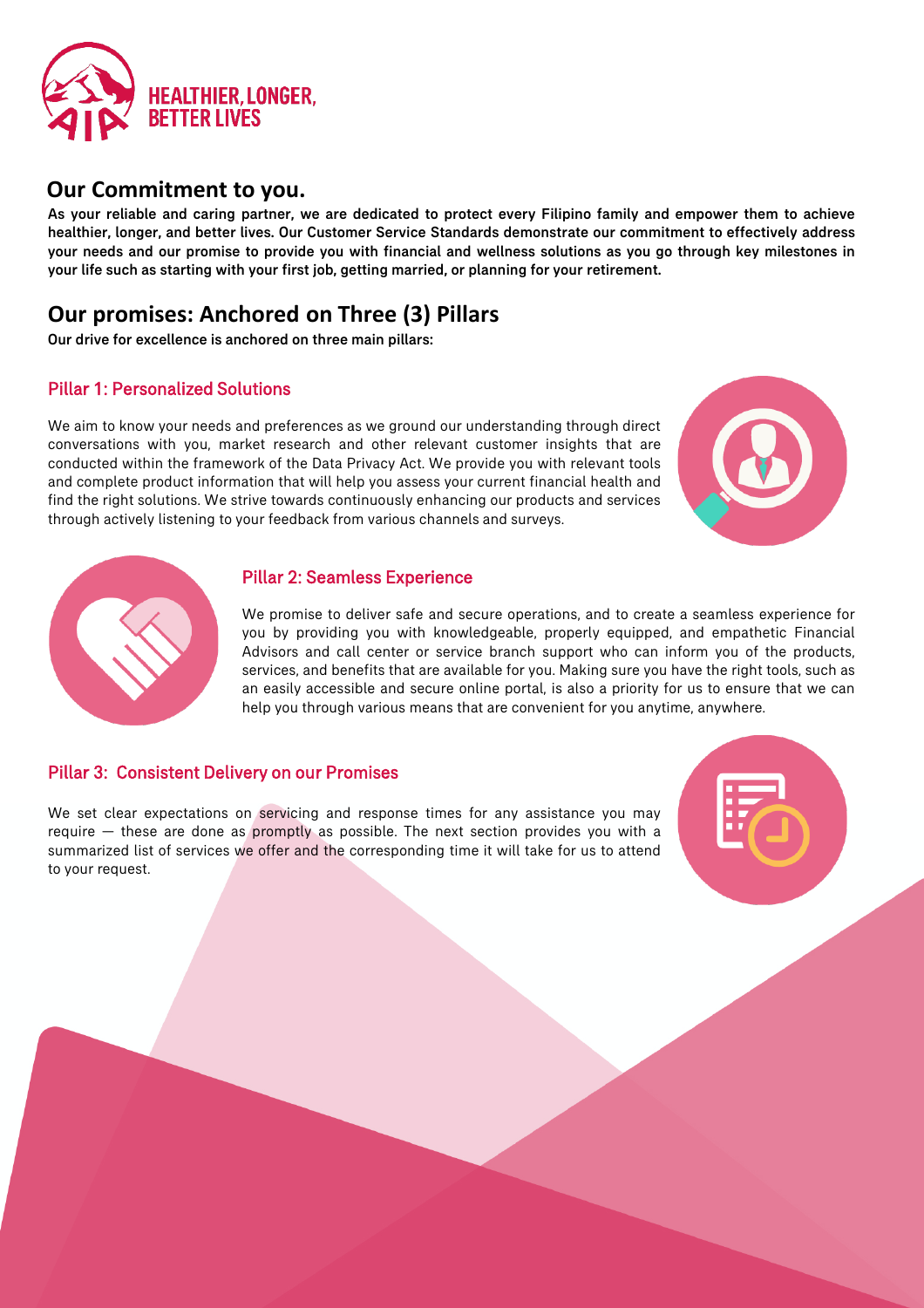

### For Individual Policies:

| <b>Service Name</b>                                  | <b>Service Description</b>                                                                                                                                                                             | <b>Average Turnaround Time</b>                                                                                                                                              |
|------------------------------------------------------|--------------------------------------------------------------------------------------------------------------------------------------------------------------------------------------------------------|-----------------------------------------------------------------------------------------------------------------------------------------------------------------------------|
| <b>New Business Application</b>                      | From client's application of new policy coverage<br>up to the ePolicy contract's delivery                                                                                                              | $e$ Policy* $-1$ working day for<br>complete applications and<br>upon submission of all<br>requirements                                                                     |
|                                                      |                                                                                                                                                                                                        | Complete application - no<br>further requirements are<br>needed upon submission of<br>the policy application                                                                |
|                                                      |                                                                                                                                                                                                        | *Paper policy contract is<br>available upon request.<br>However, delivery may take<br>longer than usual due to the<br>limitations brought about by<br>the ongoing pandemic. |
| <b>Policy Contract</b>                               | General inquiries regarding policy contract                                                                                                                                                            | Same day when received on<br>or before 3pm                                                                                                                                  |
|                                                      |                                                                                                                                                                                                        | 1 working day when<br>received beyond 3:00 p.m.                                                                                                                             |
| <b>General Policy Changes and</b><br><b>Requests</b> | General policy requests or changes such as, but<br>not limited to:                                                                                                                                     |                                                                                                                                                                             |
|                                                      | • Updating of contact information<br>• Addition/Deletion of Beneficiary<br>• Change of Beneficiary Designation<br>• Transfer of Ownership<br>• Change in Mode of Payment<br>• Change in Payment Method | 5 working days upon<br>submission of complete<br>requirements to the branch                                                                                                 |
| <b>Benefit Payouts</b>                               | For Ordinary Life Products: Scheduled maturity<br>benefits to be available by benefit due date                                                                                                         | On due date                                                                                                                                                                 |
|                                                      | For Variable Unit-Linked Products: From fund<br>execution date to disbursement                                                                                                                         | 4 working days                                                                                                                                                              |
| Loans                                                | For Ordinary Life Product: Client's application<br>policy loan application to disbursement                                                                                                             | 6 working days upon<br>submission of complete<br>requirements to the branch                                                                                                 |
| <b>Dividend Withdrawal</b>                           | For Ordinary Life Participating Product: Client's<br>dividend withdrawal application to disbursement                                                                                                   | 6 working days upon<br>submission of complete<br>requirements to the branch                                                                                                 |
| Reinstatement                                        | Request for a terminated policy (due to missed<br>premium payments) to be put in-force again.                                                                                                          | 2 working days upon<br>submission of complete<br>requirements to the branch                                                                                                 |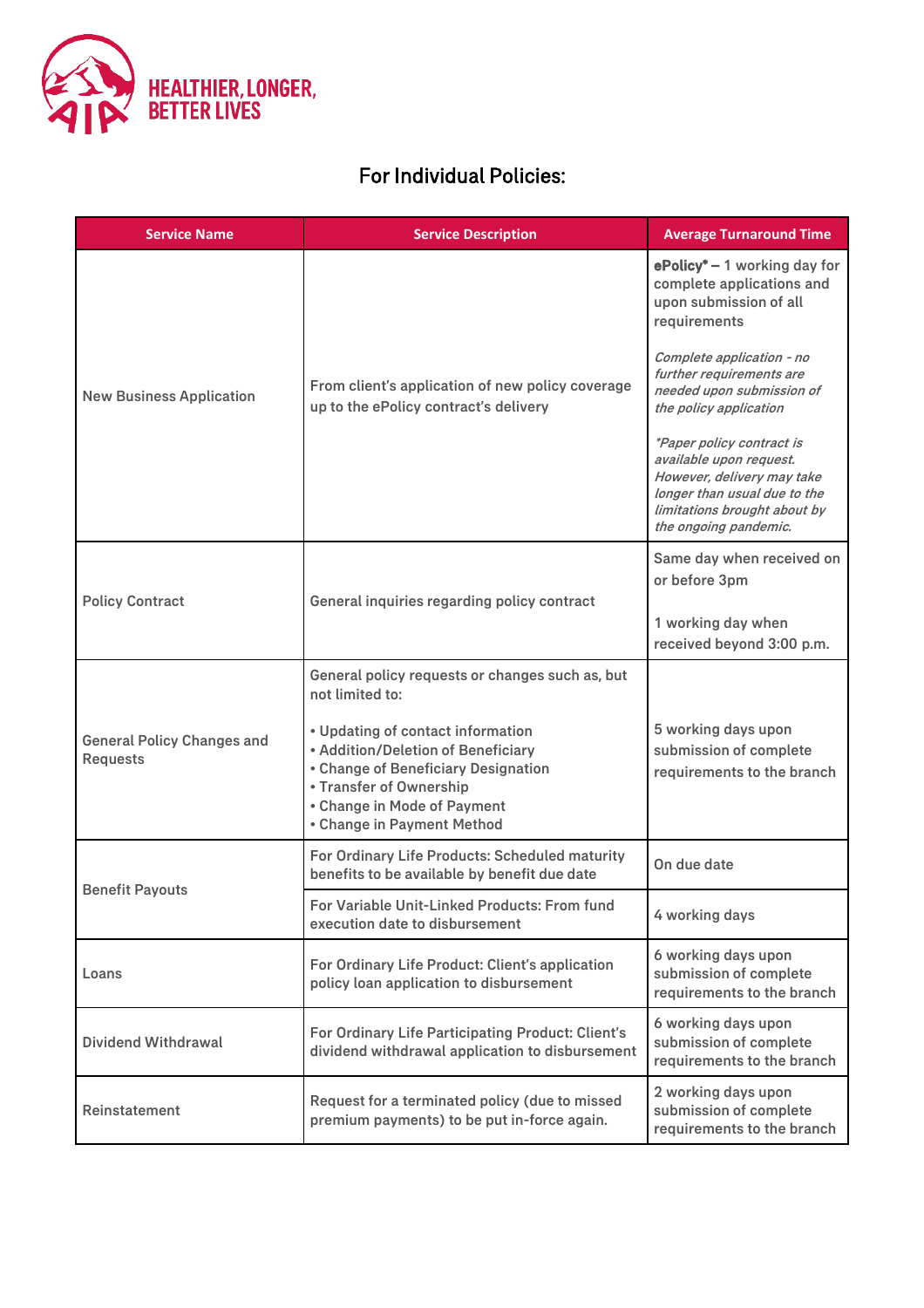

| <b>Service Name</b>                           | <b>Service Description</b>                                                                                                                                    | <b>Average Turnaround Time</b>                                                                                                                                                                                    |
|-----------------------------------------------|---------------------------------------------------------------------------------------------------------------------------------------------------------------|-------------------------------------------------------------------------------------------------------------------------------------------------------------------------------------------------------------------|
| Refund                                        | Request for refund of premium paid due to<br>declined/postponed policy application                                                                            | 5 working days upon<br>receipt of request.<br>7 working days upon<br>receipt of request if chosen<br>disbursement option is still<br>for enrollment                                                               |
| <b>Fund Switch (per fund)</b><br>Top-Up       | Request for change for underlying funds of the<br>VUL / ULP type of policy.                                                                                   | Peso - 4 working days<br>Dollar - 5 working days<br>*Upon submission of complete<br>requirements to the branch                                                                                                    |
| <b>Change in Fund Allocation</b>              | Request for change in allocation of funds<br>(percent, number of units, amount) without<br>change in the underlying funds of the VUL / ULP<br>type of policy. | 2 working days upon<br>submission of complete<br>requirements to the branch                                                                                                                                       |
| <b>Sending of Billing Notice</b>              | Generation of billing notice 28 days before due<br>date to delivery to client's mailing address                                                               | <b>Released 28 Days before</b><br>due date.<br>Delivery dates may vary<br>depending on courier services.                                                                                                          |
| <b>Sending of eBilling Notice</b>             | Generation of eBilling notice 25 days before due<br>date to sending of soft copy via email.                                                                   | <b>Receipt of eBilling Notice -</b><br>28 days before due date                                                                                                                                                    |
| Auto-Debit / Auto-Credit<br><b>Enrollment</b> | From submission, enrollment, and processing of<br>Auto-Debit or Auto-Credit payment method.                                                                   | <b>ADA Enrollment - 10</b><br>working days upon<br>submission of complete<br>requirements to the branch<br><b>ACA Enrollment - 4 working</b><br>days upon submission of<br>complete requirements to<br>the branch |
| <b>Payment Posting/allocation</b>             | Customer requests for validation of payment<br>made, and a subsequent payment application<br>request post validation.                                         | 3 working days from receipt<br>of request                                                                                                                                                                         |
| <b>Electronic Official Receipt</b><br>(eOR)   | Upon receipt of email request for a copy of the<br>eOR                                                                                                        | 2 working days                                                                                                                                                                                                    |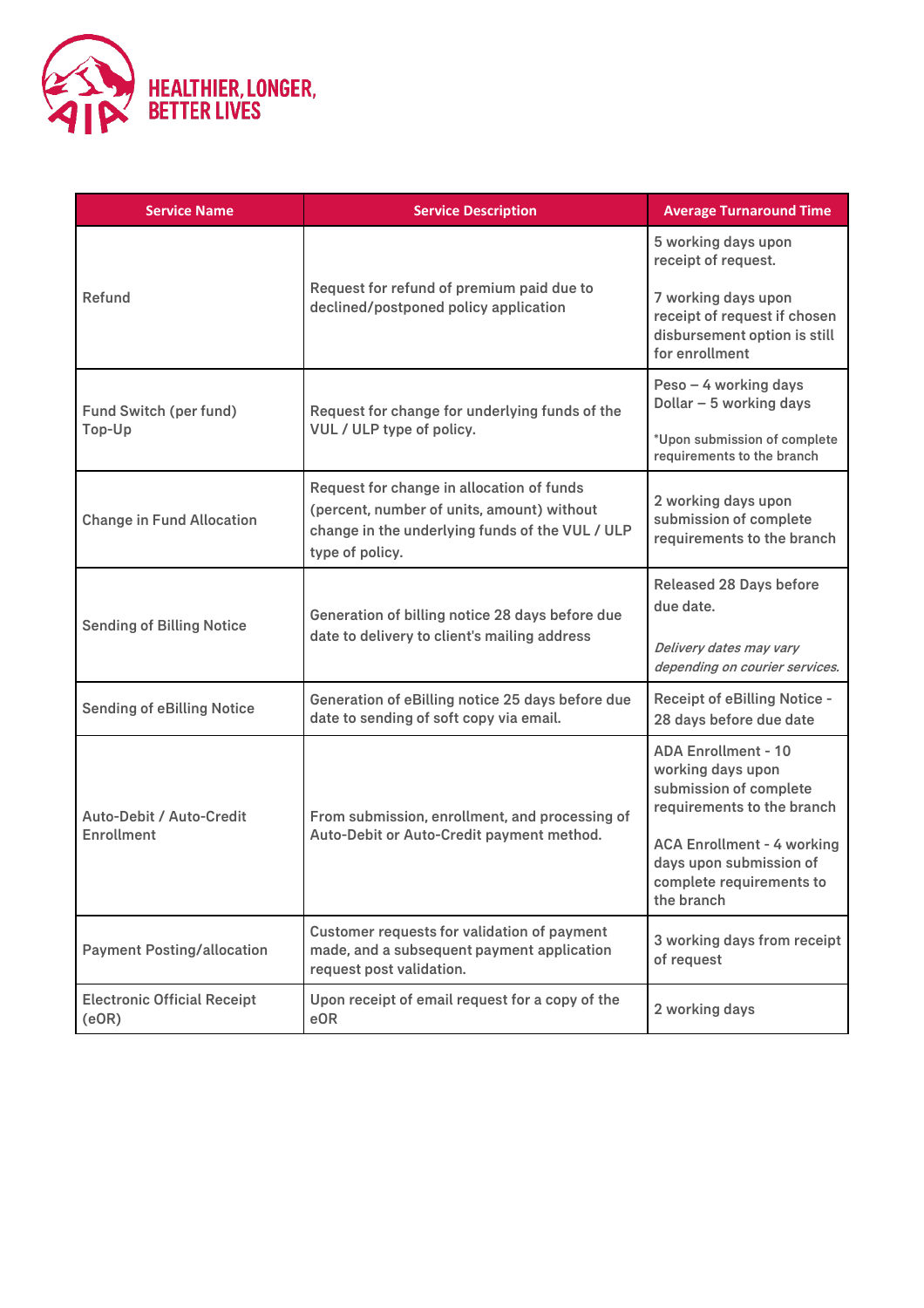

| <b>Service Name</b>                                  | <b>Service Description</b>                                                                                         | <b>Average Turnaround Time</b>                                                                                                                                        |
|------------------------------------------------------|--------------------------------------------------------------------------------------------------------------------|-----------------------------------------------------------------------------------------------------------------------------------------------------------------------|
|                                                      |                                                                                                                    | 5 working days                                                                                                                                                        |
| Auto-Debit-Arrangement (ADA)<br><b>Disenrollment</b> | Request to discontinue the deduction of policy<br>premium payments against the client's<br>nominated bank account. | *Requests must be received 7<br>working days prior to the<br>client's expected premium<br>deduction due date.                                                         |
|                                                      |                                                                                                                    | *Clients need to request for<br>disenrollment first from their<br>branch of account.                                                                                  |
|                                                      |                                                                                                                    | Within 5 working days                                                                                                                                                 |
| Auto-Credit-Arrangement<br>(ACA) Disenrollment       | Request to discontinue the charging of policy<br>premium payments against the client's enrolled<br>credit card,    | Same day - if request is<br>done via our Customer<br>Service Center and if with<br>cancellation of policy, full<br>surrender or claims with<br>active ACA enrollment. |
|                                                      |                                                                                                                    | *Requests must be received 7<br>working days prior to the<br>client's expected premium<br>deduction due date.                                                         |
| <b>Living and Death Claims</b>                       | Living and Life Claims submission of complete<br>requirements to the branch and payout                             | 10 working days for clean<br>applications                                                                                                                             |
|                                                      |                                                                                                                    | 30 working days for<br>contestable cases                                                                                                                              |
|                                                      |                                                                                                                    | Upon acknowledgement of<br>complaint:                                                                                                                                 |
| <b>Complaints Handling</b>                           | Response time for complaints filed by a<br>customer                                                                | Simple cases - within 3<br>working days<br>Complex cases - within 10<br>working days<br>Specialized cases - within<br>30 working days                                 |
| <b>Transfer of Business</b>                          | Customer requests to transfer to another<br><b>Financial Advisor/Agent</b>                                         | 3 working days                                                                                                                                                        |
| <b>Call Center Customer Handling</b>                 | Customer waiting time before a call is answered<br>on our Customer Center support                                  | Within 20 seconds<br>(depending on volume)                                                                                                                            |
| <b>Walk-In Customer Handling</b>                     | Customer waiting time when they visit a<br><b>Customer Service Branch</b>                                          | <b>Within 15 minutes</b><br>(depending on volume)                                                                                                                     |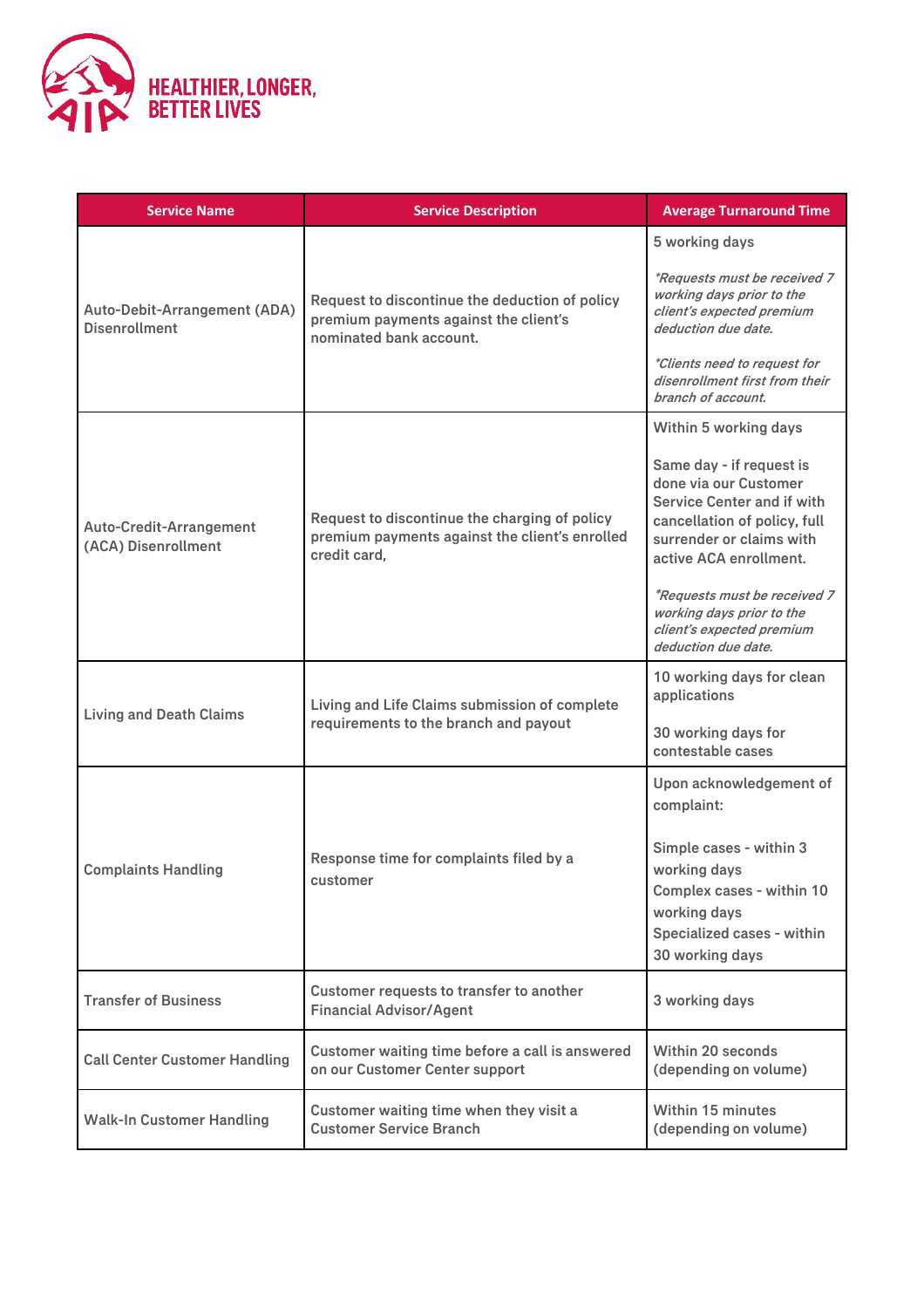

# For Group Policies:

| <b>NEW BUSINESS</b>                                                                       |                                                                                                                                             |                                                                                                                                                                                                                                                                              |  |
|-------------------------------------------------------------------------------------------|---------------------------------------------------------------------------------------------------------------------------------------------|------------------------------------------------------------------------------------------------------------------------------------------------------------------------------------------------------------------------------------------------------------------------------|--|
| <b>Service Name</b>                                                                       | <b>Service Description</b>                                                                                                                  | <b>Average Turnaround Time</b>                                                                                                                                                                                                                                               |  |
| <b>Underwriting Approval of El</b><br>Docs                                                | From receipt of fully accomplished Health<br>statement to release of Approval letter to<br><b>Advisor</b>                                   | 3 -5 working days<br>*Cut off time for submission: 12NN<br>*This is applicable for both<br>packaged and Customized products                                                                                                                                                  |  |
| <b>Initial Billing</b>                                                                    | From receipt of complete new business<br>documents at CSC to release of initial billing<br>to Advisor                                       | 5 working days<br>*For Customized products                                                                                                                                                                                                                                   |  |
| <b>Electronic Official Receipt</b><br>(eOR)                                               | Upon receipt of email request for a copy of<br>the eOR                                                                                      | 1 working day<br>*After posting of payment                                                                                                                                                                                                                                   |  |
|                                                                                           | Upon receipt of the client's payment                                                                                                        | 1 working day                                                                                                                                                                                                                                                                |  |
| <b>Payment Posting</b>                                                                    |                                                                                                                                             | *This is applicable if client paid<br>using bills payment                                                                                                                                                                                                                    |  |
| <b>Payment Allocation</b>                                                                 | Recognition of payment in our system                                                                                                        | 5 working days                                                                                                                                                                                                                                                               |  |
| <b>Transfer of Business</b>                                                               | Upon request for a replacement of the<br>servicing agent by another authorized agent.                                                       | 3 working days                                                                                                                                                                                                                                                               |  |
|                                                                                           | <b>FOR GL AND GA</b>                                                                                                                        |                                                                                                                                                                                                                                                                              |  |
| Master Policy Contract &<br><b>Member Certificates Release</b><br>(Initial)               | From receipt of complete new business<br>documents at CSC to release of policy to<br>agency office together with the member<br>certificates | <b>For Packaged Products:</b><br>Metro Manila: 6 working days<br>$\overline{\phantom{0}}$<br>Province: 7 working days<br>$\overline{\phantom{0}}$<br><b>For Customized Products:</b><br>Metro Manila: 7 working days<br>$\overline{\phantom{0}}$<br>Province: 8 working days |  |
| <b>Initial Release of Master ePolicy</b><br><b>Contract &amp; Member</b><br>eCertificates | Upon receiving the proof of payment to<br>release of policy & member eCertificates to<br><b>Bancassurance Sale Executive</b>                | <b>Both Packaged &amp; Customized</b><br><b>Products:</b><br>Nationwide: 2-3 working<br>$\overline{a}$<br>days<br>*Subject to a maximum of 500<br>eCertificates to be issued                                                                                                 |  |
| <b>FOR GM ONLY</b>                                                                        |                                                                                                                                             |                                                                                                                                                                                                                                                                              |  |
| <b>Initial Release of Master Policy</b><br><b>Contract &amp; Member Certificates</b>      | Upon receiving the proof of payment to<br>release of policy & member eCertificates to<br><b>Bancassurance Sale Executive</b>                | <b>Both Packaged &amp; Customized</b><br>Products:<br>Metro Manila: 15 working<br>days<br>Province: 20 working days<br>$\overline{\phantom{0}}$                                                                                                                              |  |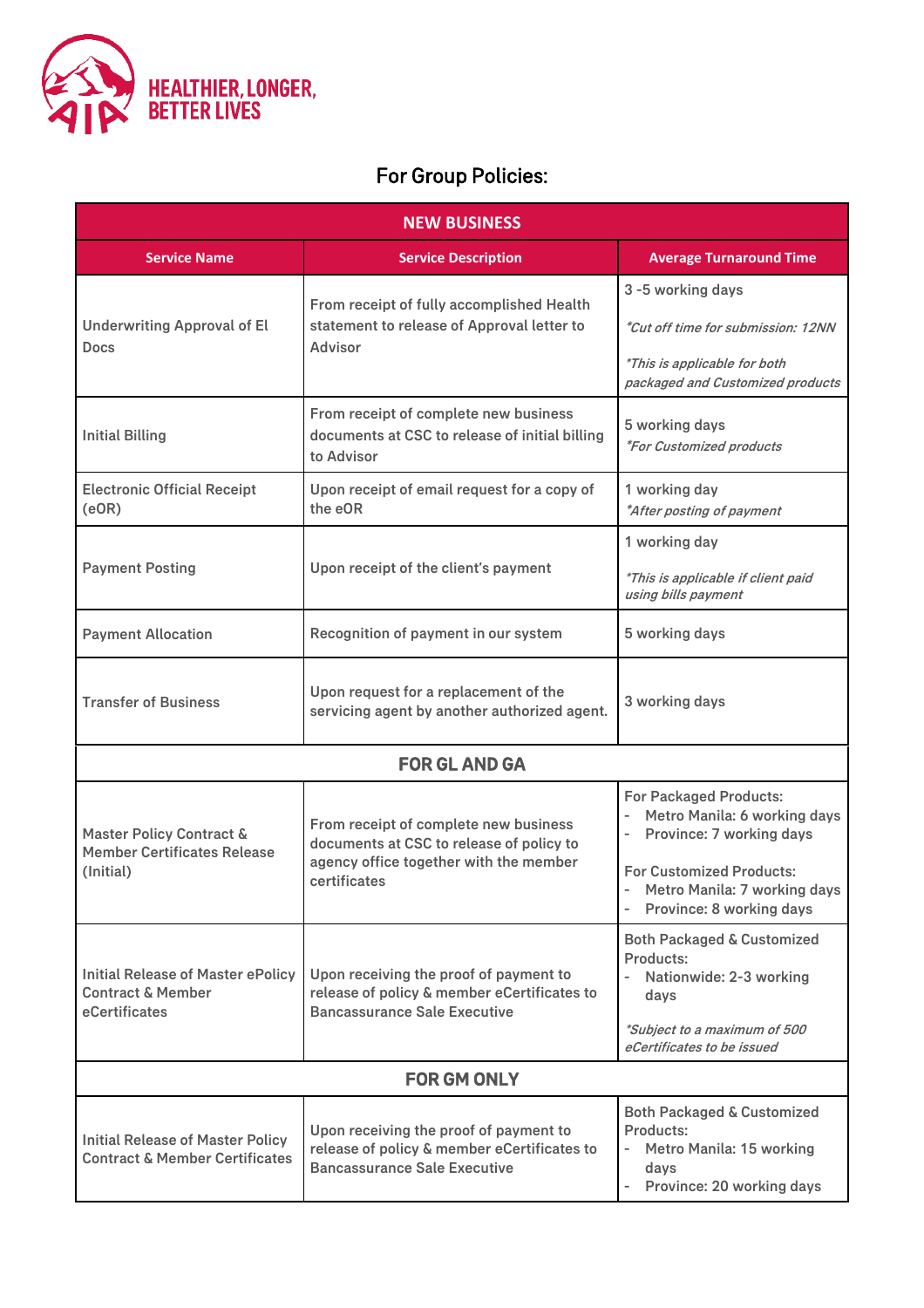

| <b>RENEWAL BUSINESS</b>                           |                                                                                                                                                               |                                                                                                           |  |
|---------------------------------------------------|---------------------------------------------------------------------------------------------------------------------------------------------------------------|-----------------------------------------------------------------------------------------------------------|--|
| <b>Service Name</b>                               | <b>Service Description</b>                                                                                                                                    | <b>Average Turnaround Time</b>                                                                            |  |
| <b>Policy Changes</b>                             | From receipt of policy change request/transfer of<br>business and endorsement letter at the CSC to<br>release of policy change confirmation letter<br>(email) | 3 working days<br>*Both Packaged & Customized<br>Products                                                 |  |
| <b>Endorsements due to Policy</b><br>Changes      | From receipt of policy change request/transfer of<br>business and endorsement letter at the CSC to<br>release of policy change confirmation letter<br>(email) | 5 working days<br>*Both Packaged & Customized<br><b>Products</b>                                          |  |
| Refund                                            | Request to refund premium paid due to<br>adjustment / deletion of members as requested<br>by client                                                           | 5 working days from receipt<br>of request to endorsement<br>to our Finance team                           |  |
| <b>Member Updates</b>                             | <b>From receipt to Member Maintenance Form at</b><br>the CSC to updating of members in Compass<br>(confirmation via email)                                    | 5 working days<br>*Both Packaged & Customized<br>Products                                                 |  |
| <b>Stoppage (Premium Deduction)</b>               | Deletion of members that were previously<br>included in the application form submitted by<br>client                                                           | 5 working days                                                                                            |  |
| <b>Underwriting Approval of El</b><br><b>Docs</b> | From receipt of fully accomplished Health<br>Statement to release of Approval letter to<br>Advisor                                                            | 3-5 working days<br>*Cut off time for submission:<br>12NN<br>*Both Packaged & Customized<br>Products      |  |
| Renewal Billing                                   | From receipt of complete renewal requirements<br>at the CSC to release of renewal billing to advisor<br>(via email)                                           | 5 working days<br>*Upon submission of complete<br>renewal docs<br>*Both Packaged & Customized<br>Products |  |
| <b>Adjustment Billing</b>                         | From receipt of complete Member Maintenance<br>Form at the CSC to release of adjustment billing<br>to advisor (via email)                                     | 5 working days<br>*Both Packaged & Customized<br><b>Products</b>                                          |  |